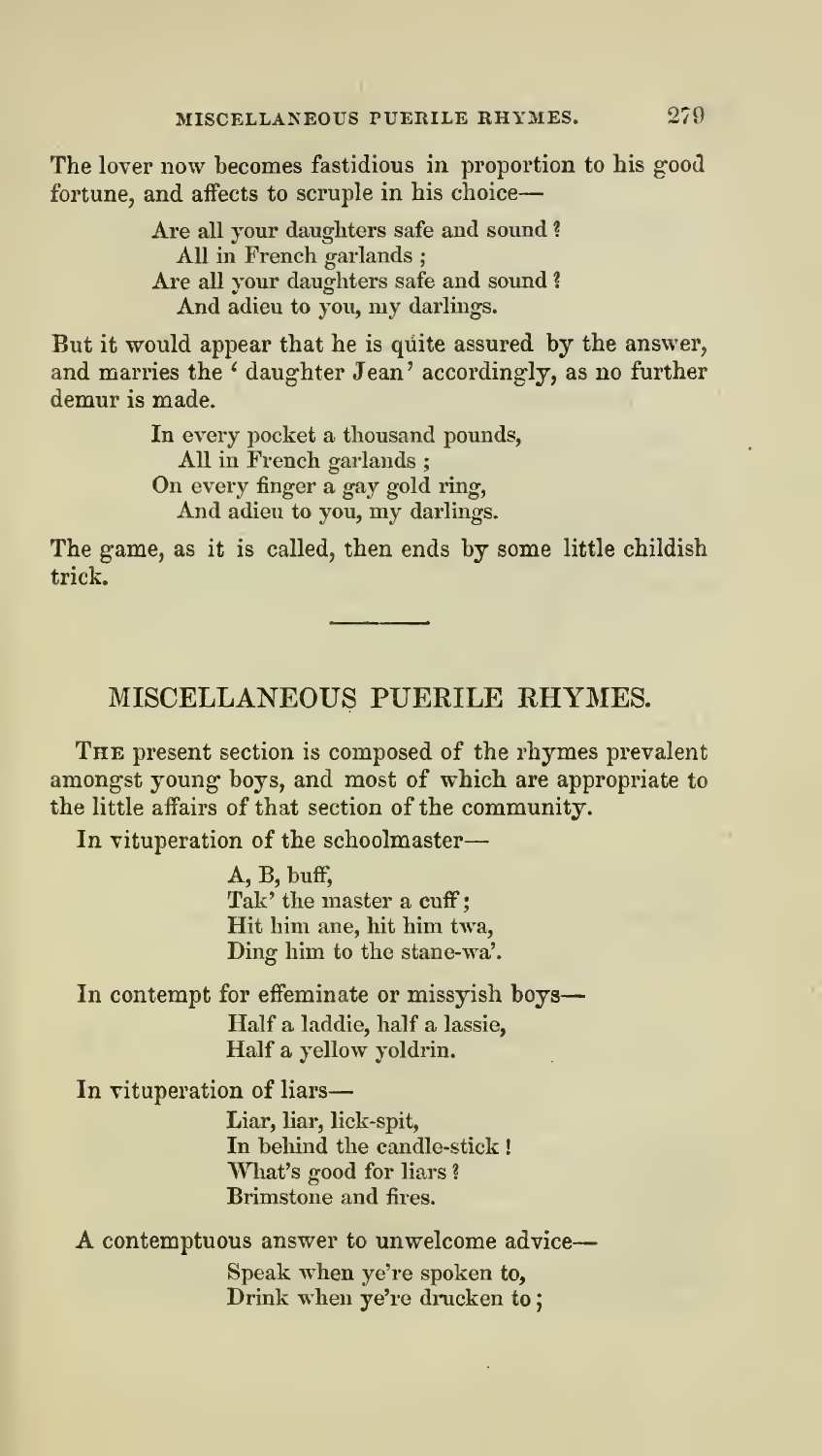## 280 POPULAR RHYMES OF SCOTLAND.

Gang to the kirk when the bell rings, And ye'll aye be sure o' a seat

Said on finding anything, to prevent others from claiming a part

> Nae bunchers, nor halvers, But a' my ain.

As a challenge to a guess Chaw, chaw, babee ba'. Guess what's in my pouch, and I'U gi'e ye't a'.

The following explains itself, as accompanying a piece of harmless practical waggery :

My mother gied me butter and bread, my father gied me claes. To sit about the fireside, and knap folk's taes.

Said with shut eyes and an open palm, in solicitation of a part of any good thing which another boy may have-

King, King Capper,\* Fill my happer. And I'll gi'e you cheese and bread When I come owre the water.

Fill a pot, fill a pan,<br>Fill a blind man's hand ; He that has, and winna gi'e, An ill death may he die. And be buried in the sea.

When, however, a hoy is saluted by a companion with a longing ' gie's'—that is, ' give us,' or ' give me'—he is apt to answer insolently

> The geese is a' on the green. And the gan'er [gander] on the gerse.

If on this, or any other occasion, the phrase 'I'll gar [compel] ye' is used, the reply probably is-

> Gaur gerse is ill to grow, And chuckie stanes is ill to chow.

Said in reproach of a companion who takes back, or asks back a thing formerly given

> Gi'e a thing, take a thing, Auld man's gowd ring ;

\* Capper is a Scotch term for a piece of bread and butter with cheese upon it.

to les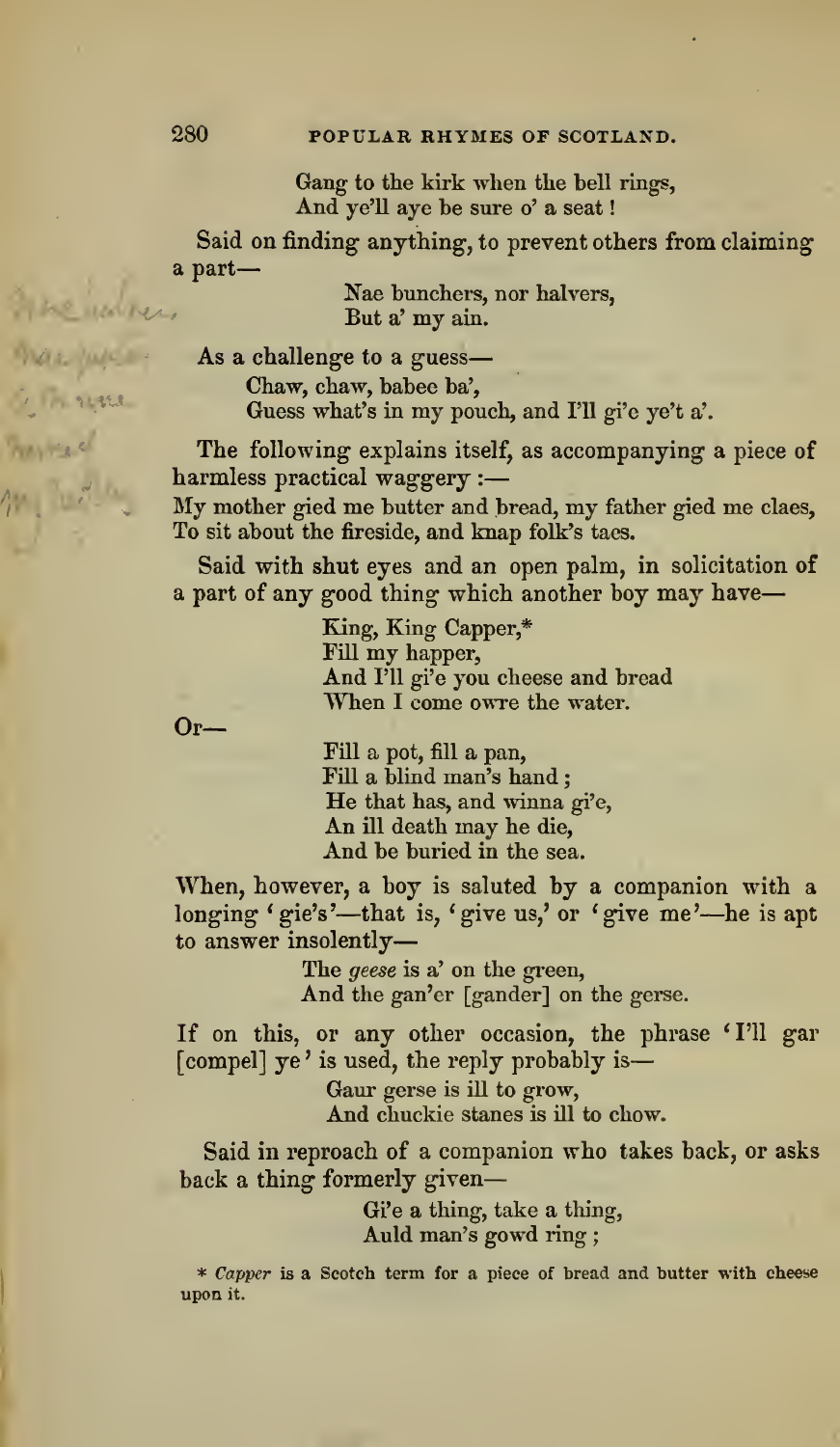Lie but, lie ben, Lie amang the dead men.

Said when anxious to get more of some delicacy, such as comfits, which a companion may chance to have-

> Ane's nane, Twa's some, Three's a pickle, Four's a curn,<sup>4</sup> Five's a horse-lade. Six '11 gar his back bow, Seven '11 vex his breatli. Aught'll bear him to the grund. And nine'll be his death.

Said to boys caught helping themselves at the cupboard Black dog, white dog, what shall I ca' thee ? Keek i' the kail-pat, and glowre i' the awmrie !

Said on catching a cat in the same circumstances

Jean, Jean, Jean, The cat's at the ream, Suppin' wi' her fore-feet. And glowrin' wi' her een !

The following is said by children on the flowing of the tide :

> Nip, nip taes. The tide's coming in, If ye dinna rin faster, The sea will tak' ye in.

An address to the hiccup

÷,

Hiccup, hiccup, gang away, Come again another day Hiccup, hiccup, when <sup>I</sup> bake, I'll gi'e you a butter cake !

\* Cum—one of several words in Scotland to express <sup>a</sup> small quantity. Pickle isanother. It happened, strangely enough, that one of the managers of the Opera-house in London was the son of a respectable but plain man who resided in Aberdeen. This old person regarded his son's exaltation in no pleasant light ; and on some one asking him one day what the young man was now about, he gave for answer, 'He keeps a curn o' queynies, and a wheen widdy-fu's, and gars them fussle, and loup, and mak' murgeons, to please the grit folk !' That is, in English, 'He keeps a number of indifferent women, and a few blackguard men, and makes them play on instruments, and dance, and make grimaces, to please the great people.'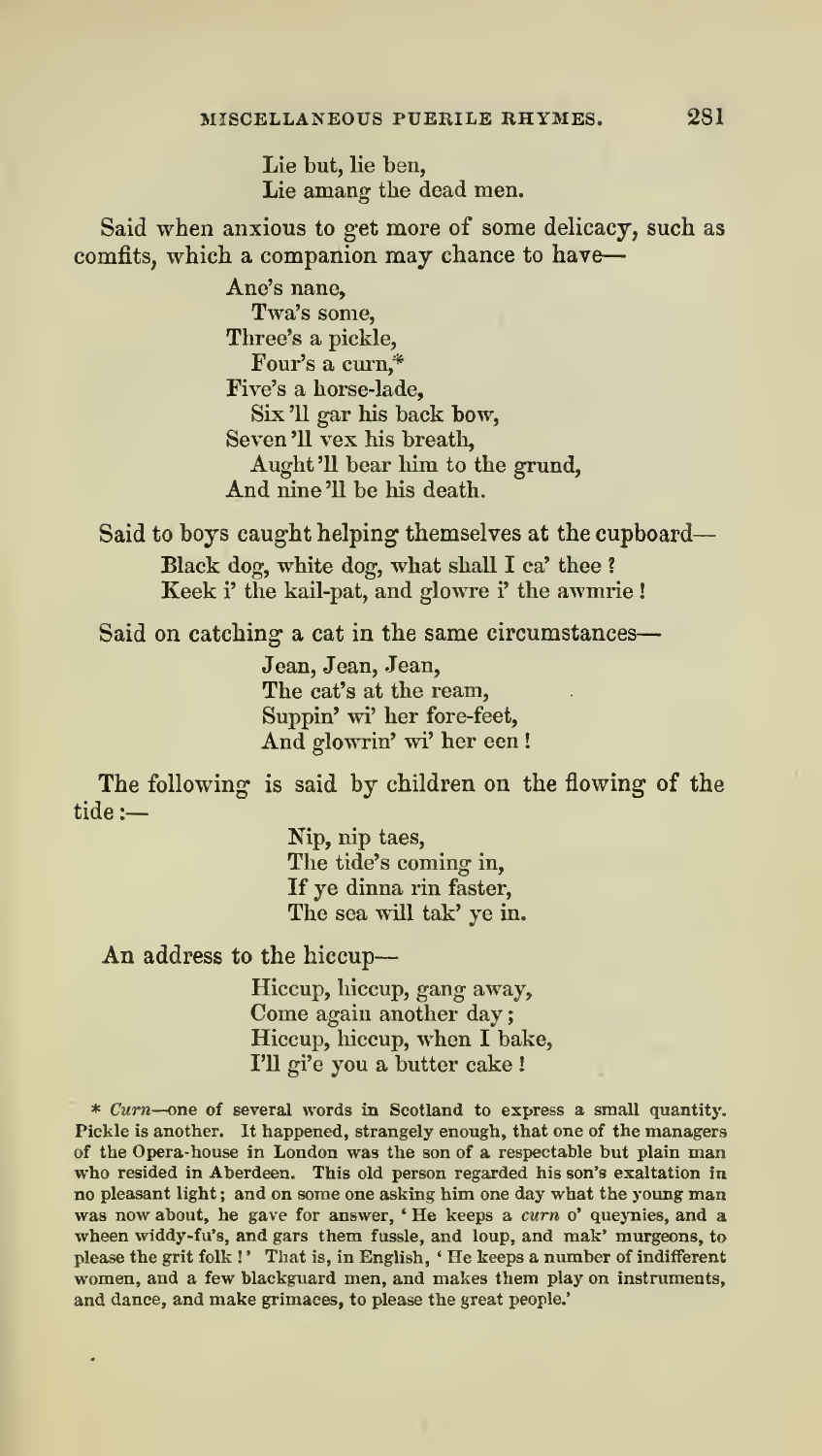Said to people yawning

Them that gant, Something want Sleep, meat, or makin' o'.

An obtestation on confirming a bargain-

I dapse ye, I dapse ye, I double double dapse ye If ye're found to tell a lie, Your right hand aff ye!

To secure a fair start in a race

- ' Are you saddled ?' <sup>&</sup>lt; Yes.'
- \* Are you bridled ? ' ' Yes.'
- ' Are you ready for the ca' ? ' \* Yes.'

 $^{\circ}$  Aff and awa !

A rhyme on numbers, said very fast— ;

Seventeen, sixteen, fifteen. Fourteen, thirteen, twelve. Eleven, ten, nine, Eight, seven, six. Five, four, three, The tenor o' the tune plays merrilie.

A jocular vituperation of boys named David—

Davie Doytes, the Laird o'Loytes, Fell owre the mortar stane, A' the lave got butter and bread. But Davie Doytes got nane.

In Cockelby's Sow, a strange rude Scottish poem of the end of the fourteenth, or beginning of the fifteenth century, \* Davie Doytes ' is alluded to as a minstrel

> ' Besyde, thair capitane, I trow, Callit wes Colyne Cuckow;<br>And Davie Dovie of the dale Was thair mad menstrale: He blew on a pype he Maid of the borit bourtre.'

It is very curious thus to trace a piece of childish nonsense through a long succession of centuries.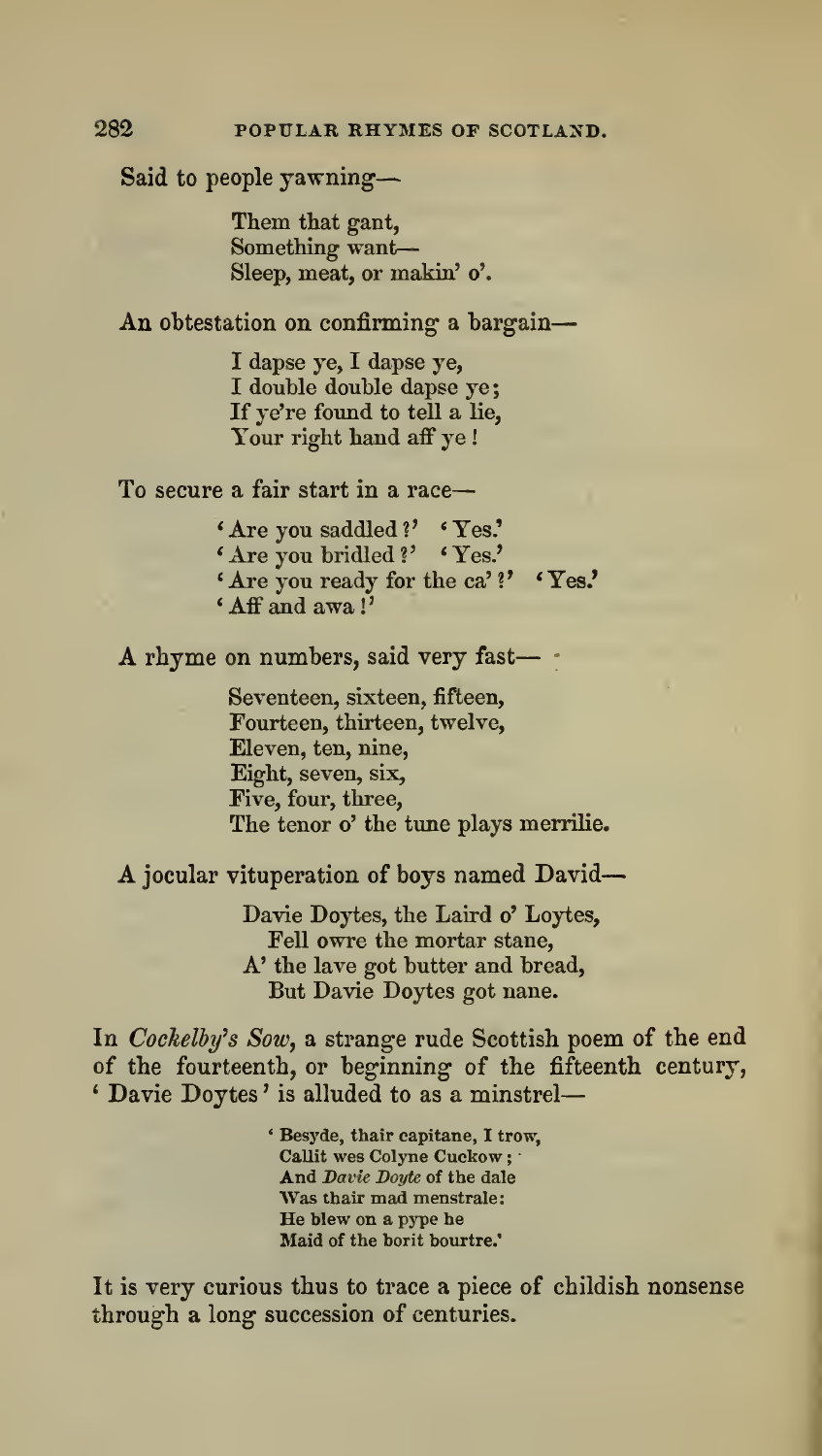A similarly curious instance of far-descended puerilism is to be found in another rhyme

> Matthew, Mark, Luke, John,<br>Haud the horse till I loup on: Haud it fast, and haud it sure. Till I get owre the misty muir.

Boys in Scotland say this in the course of their rollicking sports. The invocation is probably borrowed from an old religious custom. Ady, in his *Candle in the Dark*, 4to. 1655, tells of an old woman he knew in Essex, who had lived in Queen Mary's time, and thence learned many Popish charms, one of which was this: every night when she lay down to sleep, she charmed her bed, saying-

> Matthew, Mark, Luke, John, The bed be blest that I lie on !

And this she would repeat three times, reposing great confidence therein, because (she said) she had been taught it, when she was a young maid, by the churchmen of those times.

<sup>I</sup> am informed that this custom still exists in Somersetshire, where the children, in blessing their beds, use the following rhyme :

> Matthew, Mark, Luke, and John, Bless the bed that I lie on Four corners to my bed, Four angels at my head. One to watch, and one to pray. And two to bear my soul away.

Cried at the top of the voice to inattentive herd-boys, when they allow their charge to stray from their pastures

Buckalee, buckalo, buckabonnie bellie-horn ! Sae bonny and sae brawly as the cowie cows the corn !

Otherwise thus (in Fife)

Buckalee, buckalo, buckabonnie, buckabo, <sup>A</sup> fine bait amang the corn—what for no ? <sup>A</sup> lippie or <sup>a</sup> peck, <sup>a</sup> firlot or <sup>a</sup> bow [boll] ; Sorrie break the herd's neck owre a foggie knowe.

Ritson gives the corresponding English rhyme-

' Little boy, little boj', blow your horn. The sheep's in the meadow, the cow's in the corn ! What ! this is the way you mind your sheep, Under the haycock fast asleep !'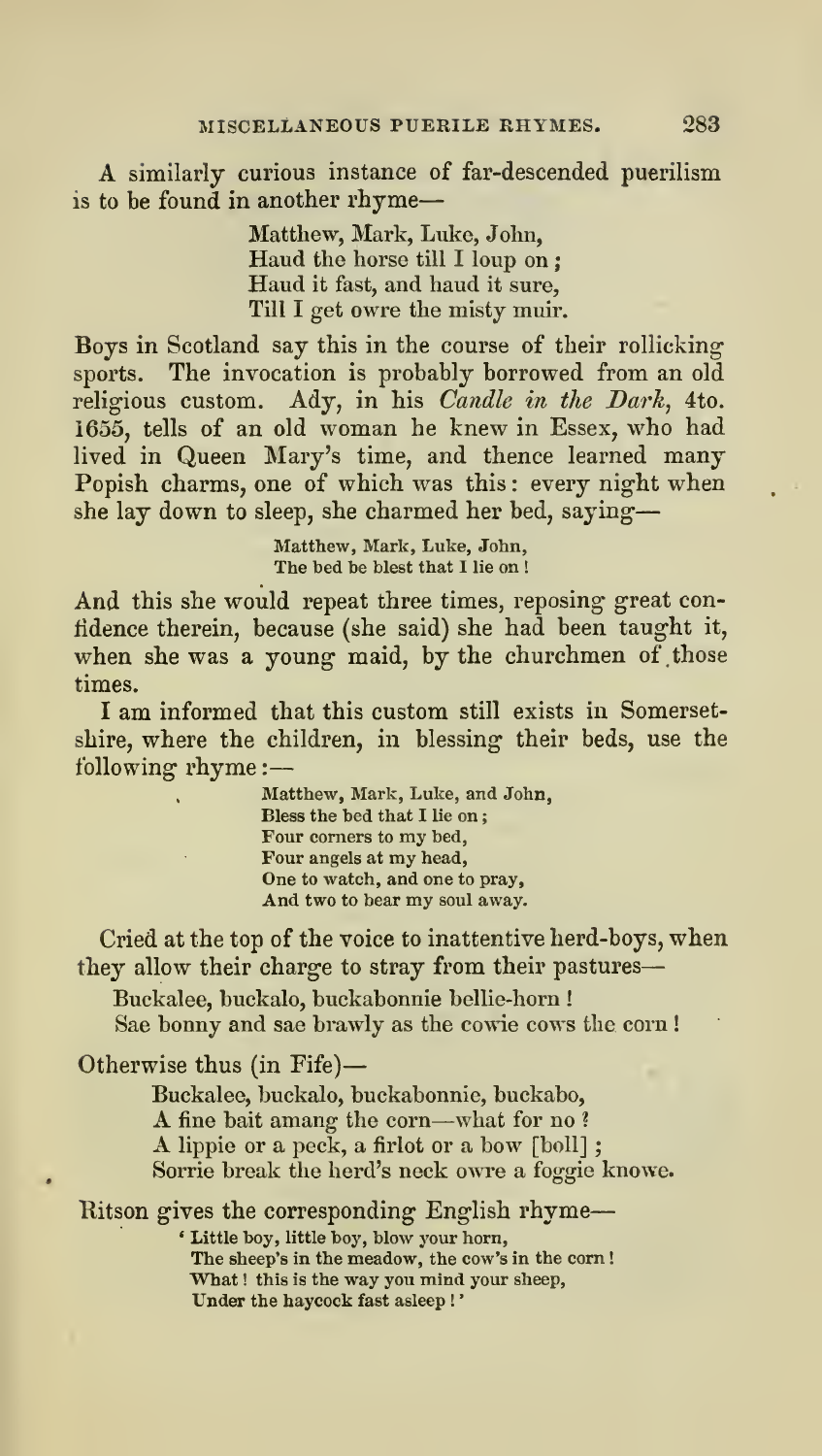A whimsical childish grace-

Madam Poussie's coming hame, Riding on a gray stane. What's to the supper ? Pease brose and butter.<br>Wha'll say the grace ? I'll say the grace-Leviticus, Levaticus, Taste, taste, taste.

A whimsical summons to breakfast, said to have been made by a female servant at a school, in consequence of hearing Latin words amongst the scholars-

> Laddibus and lassibus, Come in to your paratchibus, With milkibus and butteribus, And ram's horn spoonibus !

Cried in vituperation of boys who play the truant from school

> Truan, truan, trottibus, Leaves the school at Martinmas, Comes again at Whitsimday, When a' the lave get the play.

Another

Truantie, truantie, tread the bush, Where shall I get you? In ahint the nettle bush, Playing at shuggy-shew ! \*

I'll tell ye a tale of Tammie Fail-Ae Monanday at morn, He tethered his tyke ayont the dike. And bade him weir the corn The dike shot, and the tyke lap, And the sheep ran a'i' the corn.

In the principal country towns in Scotland, it is cus tomary for the boys to parade the streets at night in bands, bawling, at the full extent of their voices, various rhymes of little meaning, such as

> The mune shines bright. And the stars gi'e a light, We'U see to kiss a bonny lass At ten o'clock at night!

\* Shuggy-shew is see-saw.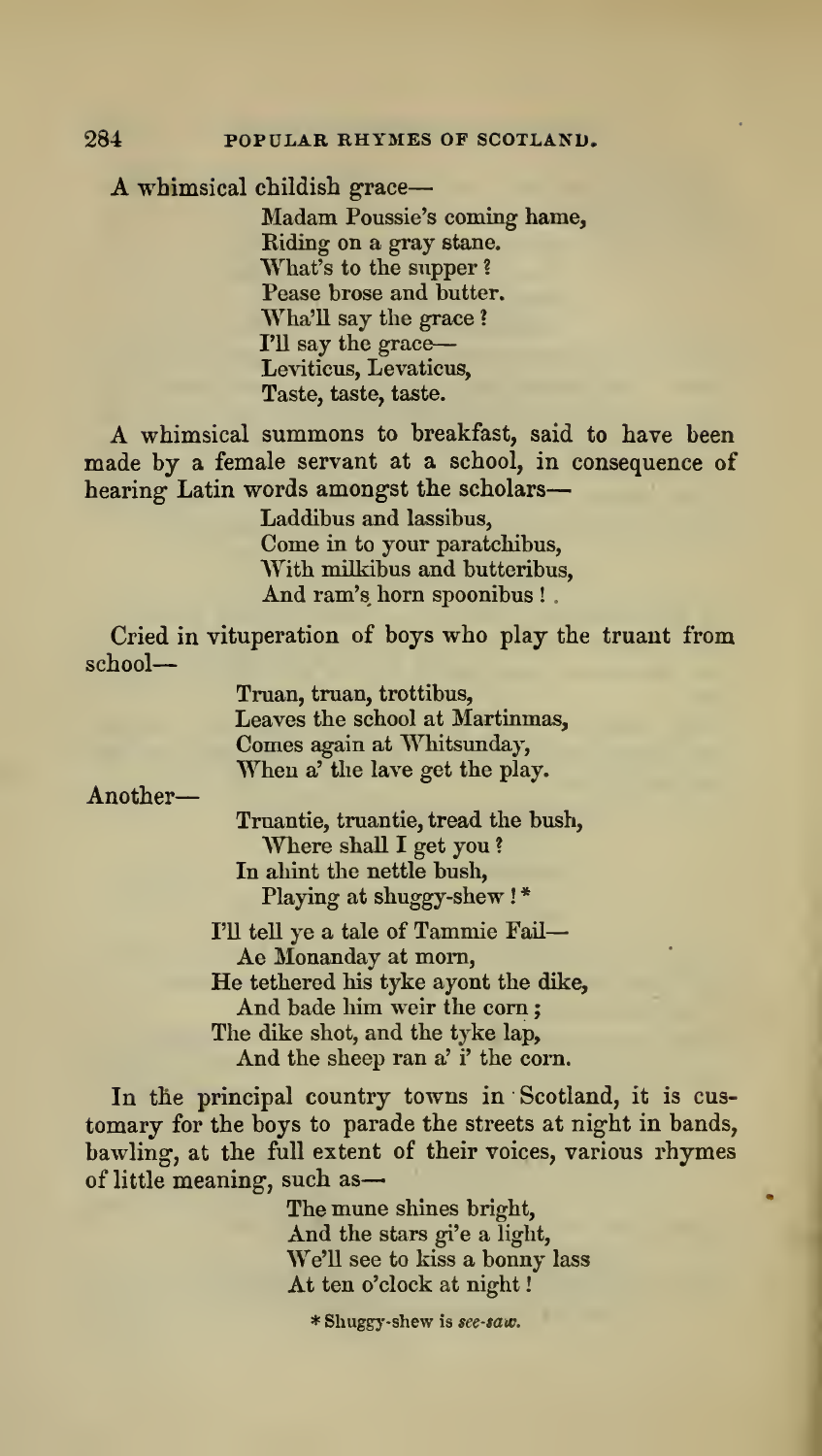Mune, mune, Mak' me a pair o' shoon. And I'll dance till ye be done.

Lazy deuks, that sit i' the coal-neuks, And winna come out to play; Leave your supper, and leave yom- sleep, Come out and play at hide-and-seek.

The following is cried by these juvenile bands when, at a particular season, they observe the conflagration of the heath, which takes place annually on many mountains in Scotland :-

Babbit wi' the red neck, red neck, red neck.

Rabbit m' the red neck, follow ye the drum : Fire on the mountains, the mountains, the mountains ; Fire on the mountains ; run, boys, run.

A street cry of the Edinburgh boys-

Will ye buy syboes ? Will ye buy leeks ? Will ye buy my bonny lassie Wi' the red cheeks !

I winna buy your syboes, I winna buy your leeks. But Iwill buy your bonny lassie Wi' the red cheeks !

Another

Hey, cockie dawdie, hey, cockie dow, Are ye ony better since you got your row [roll]?

This was very frequently heard during the time of the last war. Cocky is a term for a recruit (Fr. coquet), and perhaps the cry was first addressed to the young men composing the volunteer regiments which took their rise in Edin burgh at the conclusion of the last century. The couplet was subjected to frequent variations, as, for instance, when the present Emperor Nicholas of Russia visited the city in 1818—

Hey, cockie dawdie, hey, cockie dow,

Did ye see the Grand-Duke running down the Bow ?

This nonsense caught the fancy of the late Nathaniel Gow, who actually composed 'The Grand-Duke's Welcome to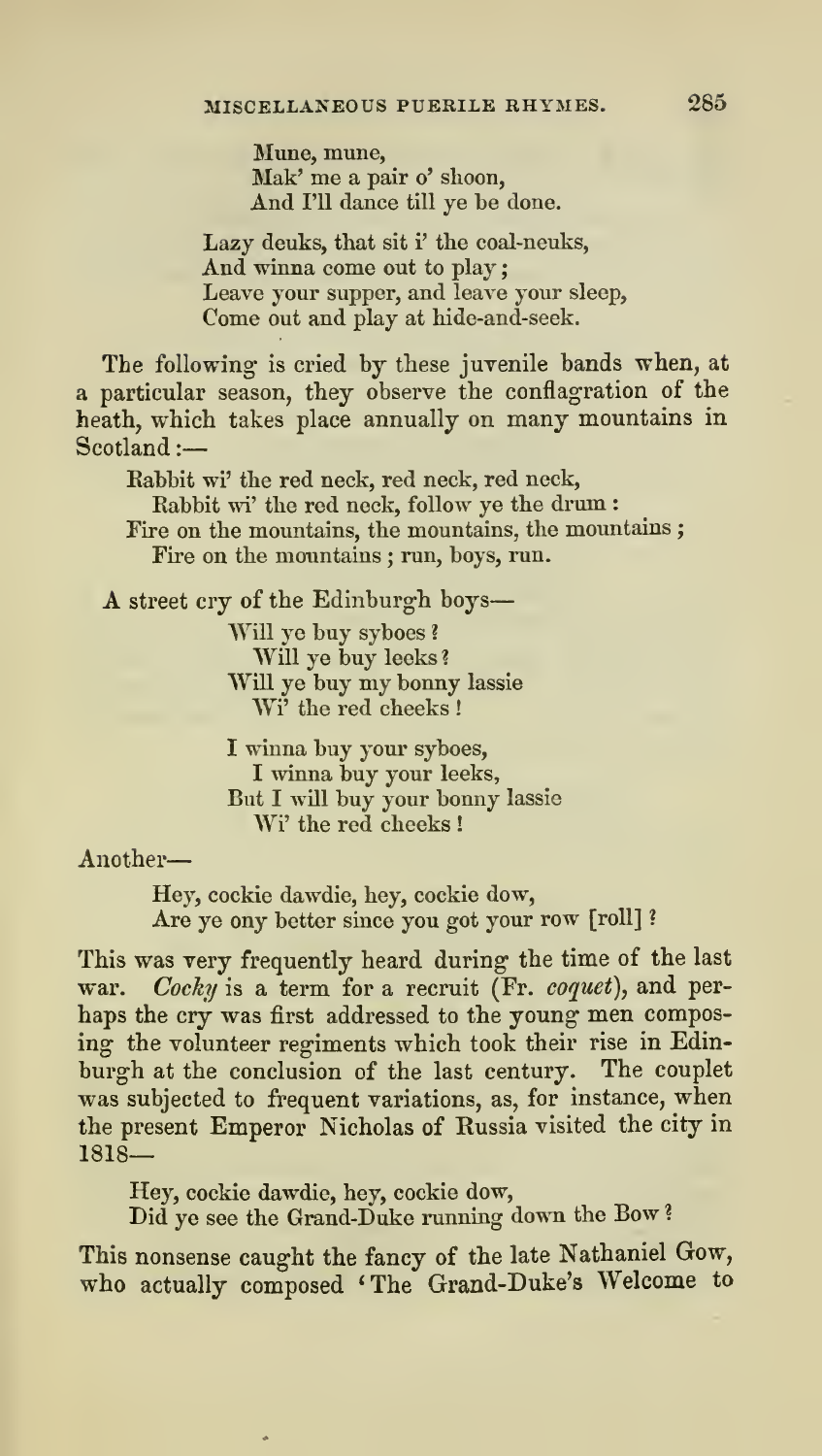Edinburgh' on the basis of the air to which the boys sung the verse.

The following are cries of the Edinburgh boys in anticipation of one of the most endeared festivals of their year, the various ceremonies of which are so well described by Burns :

> Haly on a cabbage-stock, haly on a bean, Haly on <sup>a</sup> cabbage-stock, the mom 's Halloween !

> > Halloween, ae nicht at een, I heard an unco squeaking ; Dolefu Dumps has gotten a wife, They ca' her Jenny Aiken.

Hey-how for Halloween,<br>When a' the witches to be seen; Some black, and some green, Hey-how for Halloween

The following passage, in <sup>a</sup> burlesque poem of the six teenth century, Montgomery's Flyting against Polwart, jingles strangely in harmony with these distichs of the youth of our ancient city :

> ' In the hinder end of harvest, on AU-halloween, When our good neighbours does ride, if <sup>I</sup> read right. Some buckled on a bunwand, and some on a bean, Aye trottand in troups from the twilight.'

The Gimpowder Plot Will never be forgot, While Edinburgh Castle stands upon a rock.

—A cry of the Edinburgh boys, probably bearing some reference to the firing of the castle guns customary on the 5th of November.

The following seem to be puerile burlesques of a custom once prevalent in all Scottish towns. Upon the death of any person, the bedral, or the town-crier, was sent with his bell, or wooden platter beat by a stick or spoon, through the chief streets, to announce the event, which (at Peebles) he did sixty years ago in the following words : —' All brethren and sisters, I let ye to wut, that a brother (or sister) has depairtit at the pleasure of the Almighty God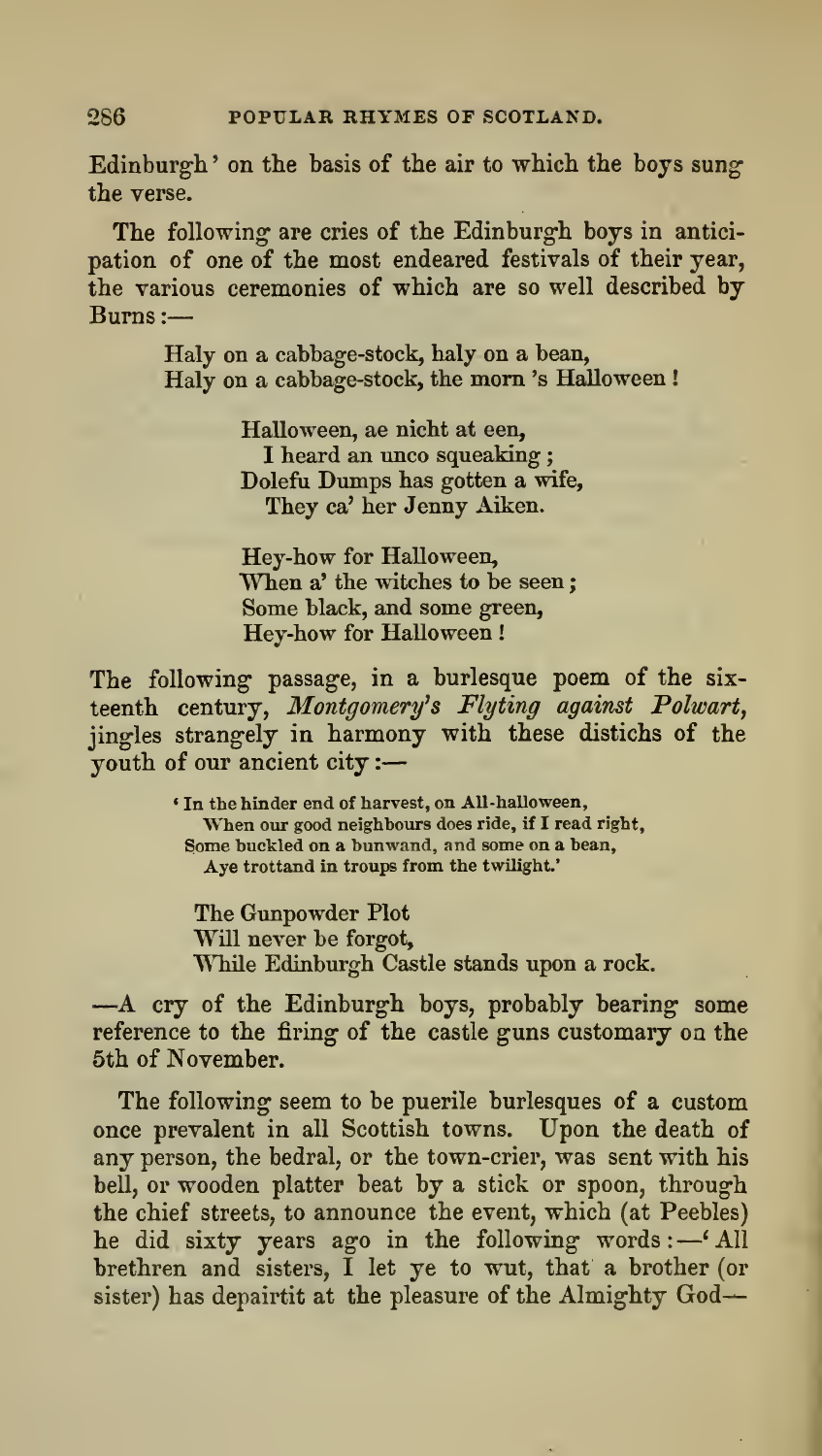called [John Thamson] : A' friends and brethren are invited to the burial on Tyesday niest, at twa o'clock.'

> Lingle, lingle, lang tang, Our cat's dead What did she dee wi' ? Wi' a sair head !

A' you that kent her, When she was alive, Come to her burial Atween four and five !

An Annandale version gives the other sex, and assigns a much more dignified and deadly disease than headache

> Oyez ! oyez ! I let ye to wut, That our cat Gilbert's Dead o' the gut ! &c.

That is, the gout. In a district of Galloway the funeral invitation itself has been jocularly versified

Highton and Howton, Croglenton and Powton,

\* \* \* [other places forgot]

Come a' down to the yirding o' the lang blacksmith, r the drap o' the day, when the harrows lowses.

The following verse is familiar to the boys in every province of Scotland :

When <sup>I</sup> was a little boy, striking at the studdy, I had a pair o' blue breeks, and oh but they were duddie ! As <sup>I</sup> strook they shook, like a lammic's tailie ; But now I'm grown a gentleman, my wife she wears a railie !\*

It is said that it bears reference to the first Callander of Craigforth, near Stirling, who was originally a poor black smith, but rose in his profession, and ultimately acquired a large fortune in an extraordinary way. James VI., when residing in Stirling Castle, having run in his debt, he fol lowed him to London to crave payment; and the charge being in Scots money, it was paid in sterling by mistake ;

<sup>\*</sup> That is, a night-rail.—' You tie your apron about your neck, that you may say you have been kissed in a night-rail.'-Ward's London Spy. Mistress Sarah Stout, the Quakeress, wore a night-rail when drowned.—See State Trials.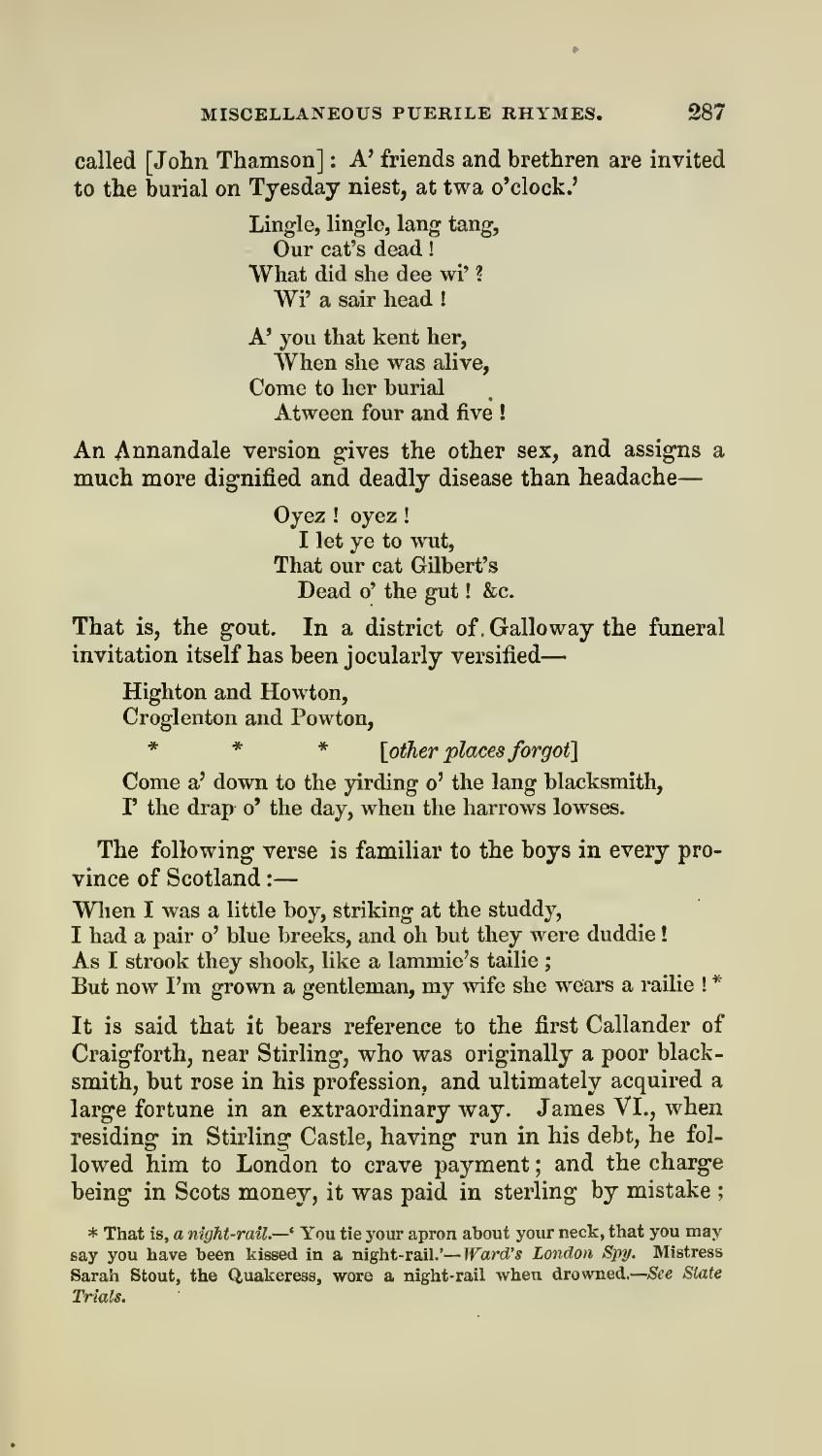that is to say, it was paid twelve times over. The verse is said to have been inscribed on the back of a picture of the fortunate man at Craigforth House.

A rhyme upon the royal coat-armorial

The lion and the unicorn, Fighting for the crown;<br>Up starts the little dog, And knocked them baith down !

Some gat white bread. And some gat brown ; But the lion beat the unicorn Eound about the town.

The little dog-must be the lion sejant placed on the top of the crown in the crest.

The following are exercises in rapid pronunciation. The object is to say the whole of one of these sentences without drawing breath—no easy matter, as any one will find who tries—and as often as possible, without faltering' or blun dering :

> The rattan lap up the rannle-tree, With a raw red liver in its mouth : Loup, rattan, loup !

A shoemaker cam' to our town, Wi' fine cut pumps, and pumps cut fine.

I wad gi'e my ten owsen that my wife was as fair as yon swan That is fleeing owre you mill-dam.

It is necessary in the above case to add co to each syllable.

Climb Crrffel, clever cripple.

I sewed a pair o' sheets, and I slate them : A pair o' weel-sewed sheets slate I.

Lang may Auld Reekie's lums reek rarely

As all the world knows, Auld Reekie is a popular name for Edinburgh. At a high masonic festival held in the city some years ago, the Earl of Dalhousie very appropriately gave the above as a toast; but he felt so much difficulty in articulating the words, that much merriment was excited. The following is designed peculiarly as an exercise for persons having the Northumbrian burr :

The burghers of Berwick get warm rolls and butter every morning for their breakfast.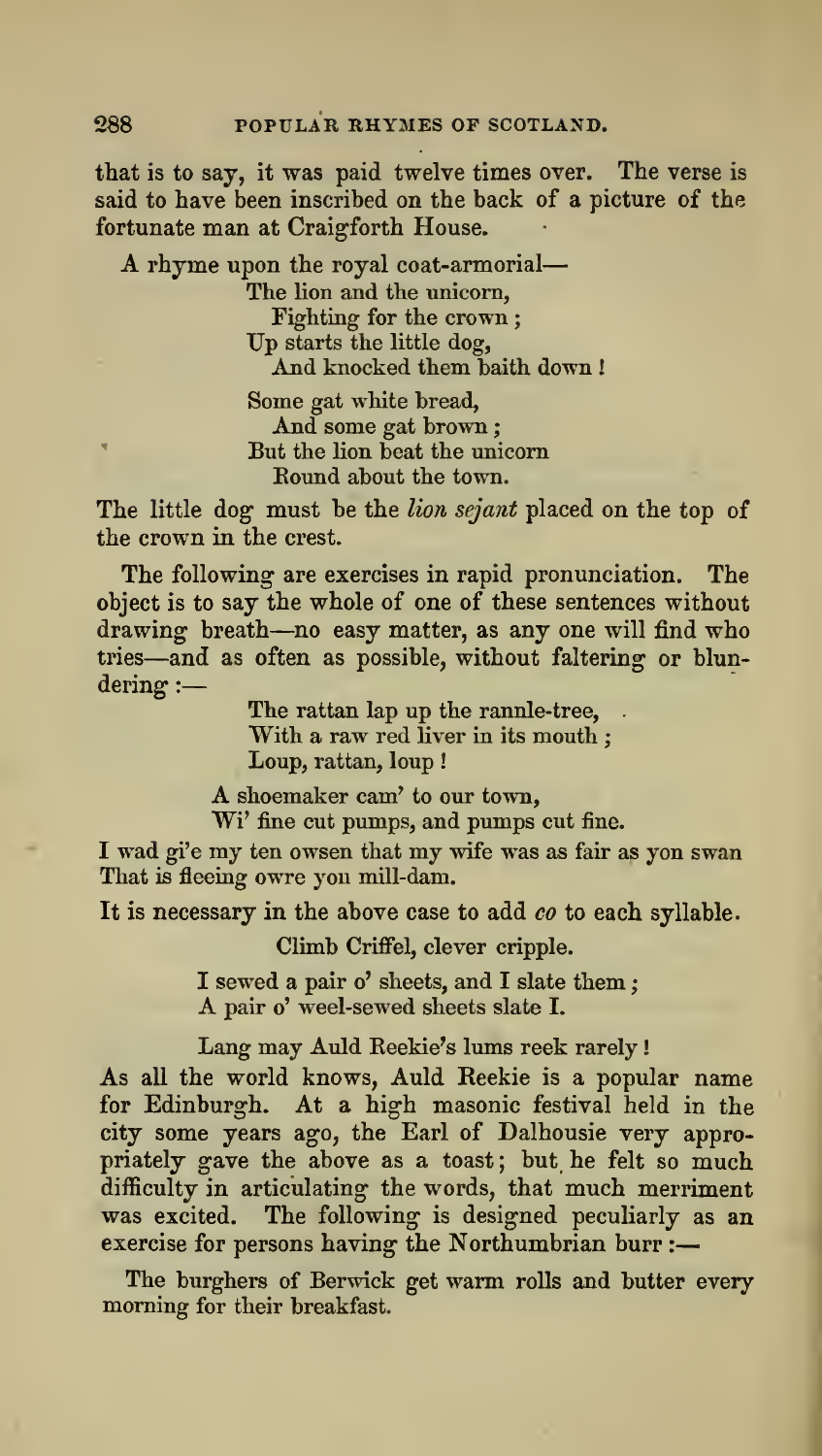See, after all, a better exercise of this kind in Pope's Homer's Iliad—

### ' And round the rugged rocks the ragged ruffian ran.'

A jocular imitation of toasting—to be pronounced very rapidly-

> Here's to you and yours,<br>No forgetting us and ours ; And when you and yours Come to see us and ours, Us and ours Will be as kind to you and yours, As ever you and yours Were to us and ours, When us and ours Came to see you and yours.

A jocular imitation of ordinary salutations

- ' Cousm, cousin, how do you do ?'
- <sup>&</sup>lt; Pretty well, <sup>I</sup> thank you ; how does Cousin Sue do ?'
- ' She is very well, and sends her service to you. And so do Dick and Tom, and all who ever knew you.'

A school rhyme, descriptive of <sup>a</sup> house and garden First in the garden is a raw<br>Of elder bushes fit to blaw, Of elder bushess fit to blaw,<br>A bed o' balm, and a bed o' mint,<br>A broken pot, and flowers in't.<br>A currant bush and a codlin tree,<br>A little rue and rosemarie;<br>A ruw or twa o' beans and peas,<br>A guinea-hen and a hive o' bees The house is neat, and pretty squat, It's safer in the storm for that. <sup>A</sup> looking window through the latch, <sup>A</sup> broken door and <sup>a</sup> wooden catch ; And forthe knocker there is <sup>a</sup> foot Of poor dead Pompey tied to't. So that they may remember him.

VOL. VII.

Whenever they go out and in.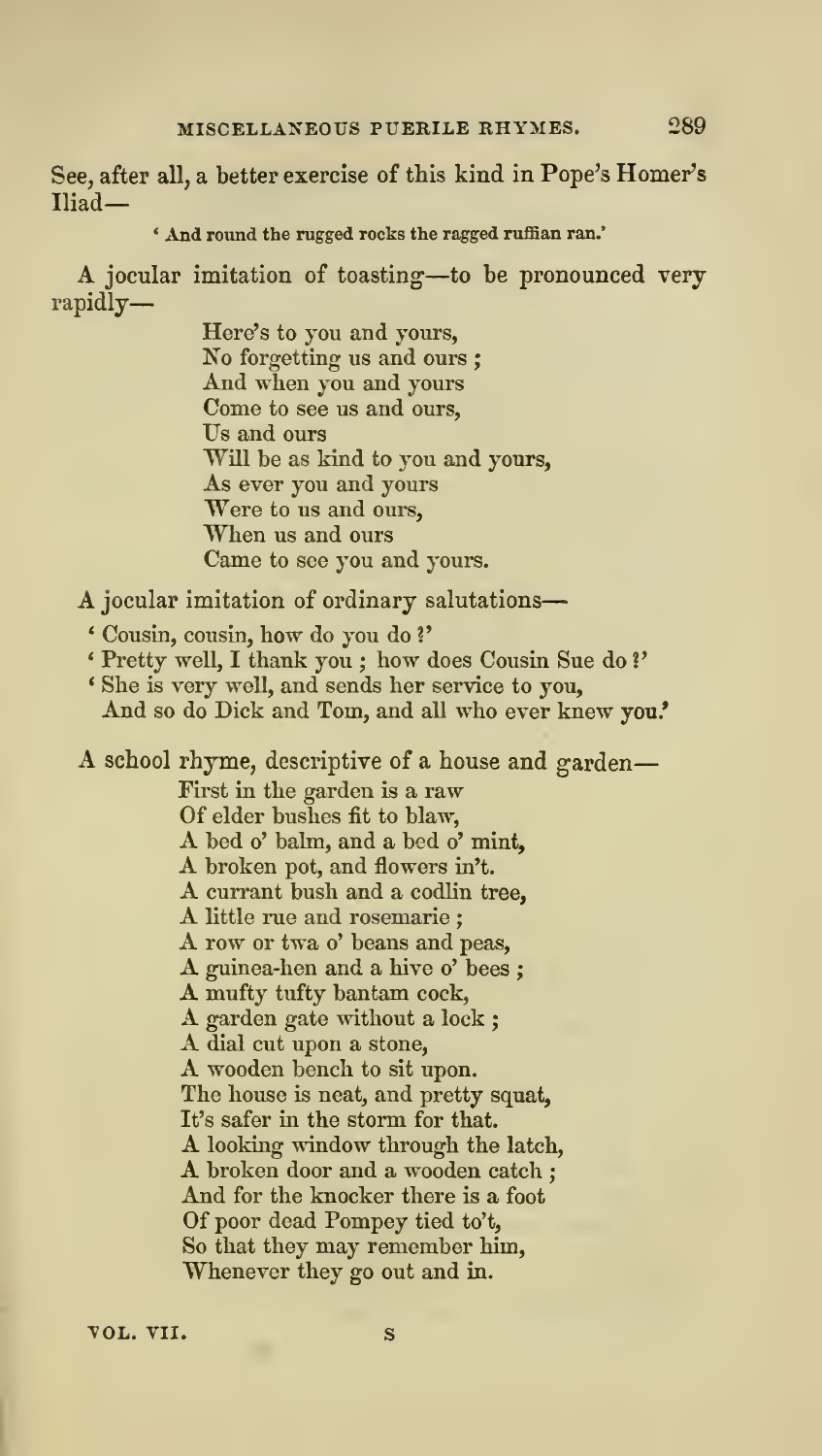JOKE UPON OLD WOMEN.

 $(In a loud voice.)$ 

\* Aiild Avife, auld wife,

Will ye go a-shearing?'

\* Speak a little louder, sir,

I'm unco dull o' hearing.'

 $(In a lower tone.)$ 

\* Auld wife, auld wife, Wad ye tak a kiss?' \* Yes, indeed, I will, sir, It wadna be amiss.'

Those which follow are of no particular application. They are often heard among children

> I've a cherry, I've a chess, I've a bonny blue glass ; I've a dog amang the corn, Bah, Willie Buckhorn.

Threescore o' Highland kye, One booly backit, One blind of an eye,

A' the rest hawkit.

Laddie wi' the shelly-coat. Help me owre the ferry-boat The ferry-boat's owre dear. Ten pounds every year. The fiddler's in the Canongate, The piper's in the Abbey: Huzza ! cocks and hens. Flee awa' to your cavey I\*

When I was ane, I was in my skin; When I was twa, I ran awa';<br>When I was three, I could climb a tree; When I was four, they dang me o'er ;<br>When I was five, I didna thrive ;<br>When I was sax, I got my cracks ;<br>When I was seven, I could count eleven ; When I was aught, I was laid straught;<br>When I was nine, I could write a copy line; When I was ten, I could mend a pen;<br>When I was eleven, I was sent to the weaving; When <sup>I</sup> was twall, they ca'd me brosy Wull.

\* The above appears in Halliwell's 'Nursery Rhymes of England,' from which all but the first four lines are copied.